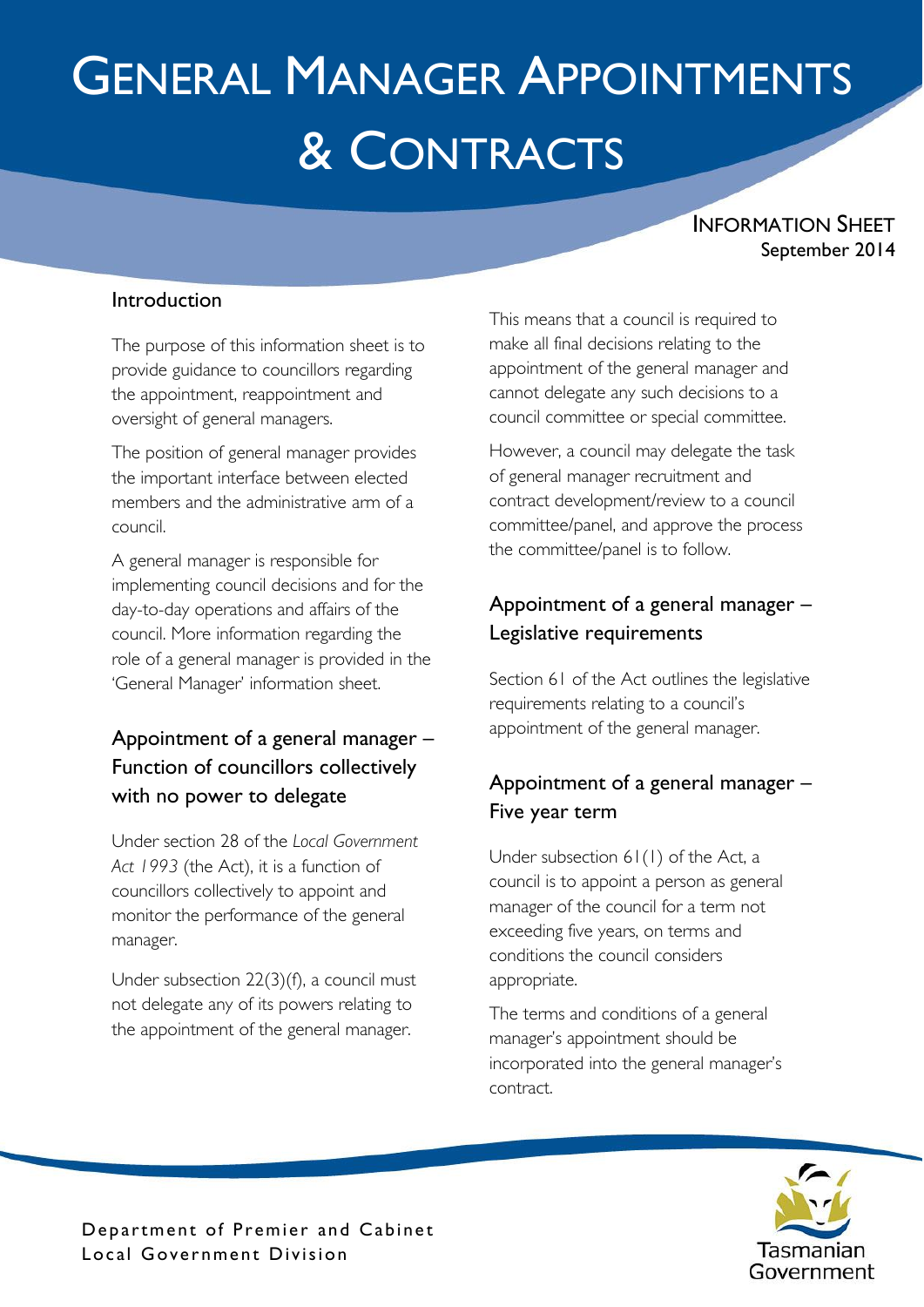#### Appointment of a general manager – Extending beyond a five year term

Under subsection 61(2) of the Act, if the general manager's appointment under subsection 61(1) is extended or renewed so as to exceed five years in total, a council is required to review the terms and conditions of the general manager's appointment.

## Developing/reviewing a general manager's contract

The general manager is made accountable to his/her council primarily through the contract of employment.

While a council may delegate the task of general manager recruitment and contract development/review to a council committee/panel, a council is required to make all final decisions relating to the appointment of the general manager, as per subsection 22(3)(f) of the Act.

In order for a council to make an informed decision regarding the general manager's appointment, the contract should be made available to a council.

The council should ensure that the terms and conditions of the general manager's contract cover duties and functions, performance management and review, contract renewal or termination, suspension, remuneration, salary reviews and leave entitlements.

The Local Government Association of Tasmania (LGAT) and the Local Government Managers Australia (LGMA) have jointly developed a 'General Manager Contract Template' for councils. A copy of this template is available on the LGAT extranet, or by contacting LGAT.

# Appointment of a general manager – Notification of vacancy

Under subsection 61(3) of the Act, when a vacancy for the position of a general manager occurs or is about to occur, a council is to notify the vacancy, and may invite applications for the position in a daily newspaper circulating in the municipal area.

## Reappointment of a general manager

Under subsection 61(4) of the Act, not later than six months before the expiry of a general manager's appointment, a council may resolve to reappoint the general manager without seeking applications for the position.

Subsection 61(5) provides that such a reappointment is to be treated as if it were an appointment under subsection 61(1).

Therefore, if the reappointment of the general manager results in an extension beyond a five year term, a council is required to review the terms and conditions of the general manager's appointment, as per subsection 61(2).

# Appointment of an acting general manager

Under subsection 61(6) of the Act, the mayor of a council may appoint a person as acting general manager until:

- the appointment of that person as general manager is confirmed at the next council meeting; or
- the council appoints another acting general manager.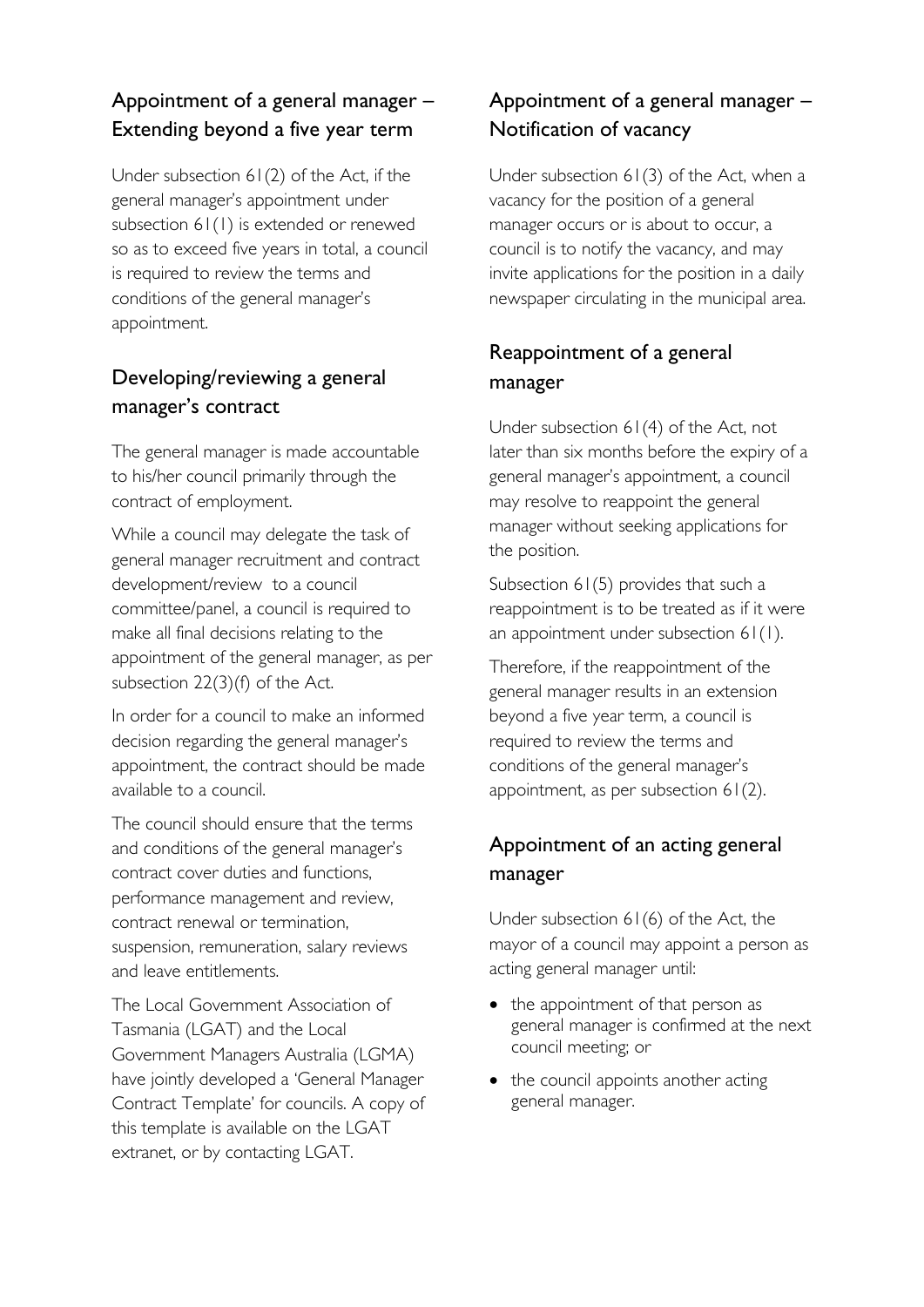#### Reviewing/monitoring a general manager's performance

The Act is largely silent in the area of reviewing/monitoring a general manager's performance, except that it is a function of councillors collectively under section 28 of the Act.

Therefore, a council is entitled to determine its own procedures in relation to reviewing/monitoring the general manager's performance. Such procedures may be outlined in the general manager's contract or related policies.

There is no specific requirement in the Act for a council as a whole to undertake a performance review of the general manager.

Therefore, a council may appoint a council committee/panel to review/monitor the general manager's performance.

## Leading practice – Reviewing a general manager's performance

It is leading practice for the performance of the general manager to be reviewed at least annually, against the agreed performance criteria for the position. A council may choose to undertake more frequent interim reviews of the general manager's performance.

The performance review of a general manager may be facilitated by an independent body, using a system that encourages elected members and employees of a council to take an active role.

The use of an independent body helps to ensure equity and procedural fairness, and continuity when elected members change.

It is important, however, that a council continues to play an integral part in the review and that the mayor and deputy mayor are included on the review committee/panel.

# Discussing a general manager's appointment/performance in closed session

Under regulation 15 of the *Local Government (Meeting Procedures) Regulations 2005* (the Regulations), a council may decide to discuss a general manager's appointment or performance in closed session. If it is a council meeting, this decision must be made by an absolute majority<sup>'</sup>. .

If a council closes a meeting or part of a meeting, subregulation 15(5) requires that the grounds for the closure of the meeting are recorded in the minutes.

The grounds for the closure of a meeting relating to a general manager's appointment or performance may be that the discussions relate to 'personnel matters', as per subsection 15(2)(j).

Regulation 34 requires that, in respect of any matter discussed at a closed council meeting, the general manager is to record in the minutes of the open meeting, in a manner that protects confidentiality, only the fact that the matter was discussed. The details of the outcomes should not be recorded, unless the council determines otherwise.